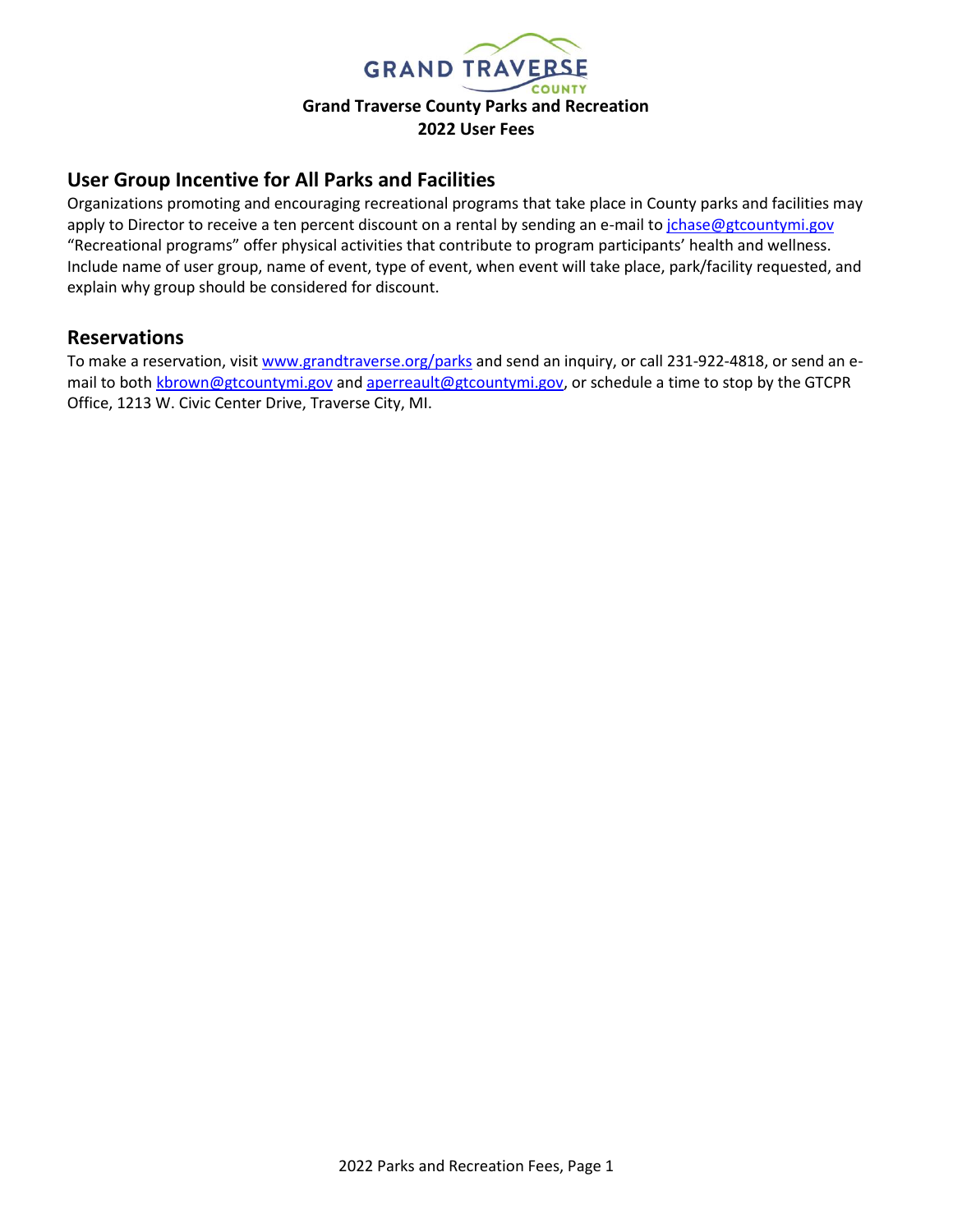

# **Howe Arena**

| <b>Monday through Thursday</b><br>Full Day (24 Hours)<br>Half Day (12 Hours)<br>Meeting Space (Hourly)         | <b>County Residents and Nonresidents</b><br>\$1,000 per Full Day<br>\$500 per Half Day<br>\$50 per Hour |
|----------------------------------------------------------------------------------------------------------------|---------------------------------------------------------------------------------------------------------|
| <b>Friday through Sunday</b><br>Full Day<br>Half Day<br>Meeting Space (Hourly)                                 | \$2,000 per Full Day<br>\$1,000 per Half Day<br>\$100 per Hour                                          |
| <b>Monday through Sunday</b><br><b>Electrical</b><br>*110-Volt, Single-Phase Service per 100 SF of Booth Space | \$30 per Vendor                                                                                         |
| Food Truck/Trailer/Vendor Permit Inside                                                                        | \$50 per Event, per Day                                                                                 |
| <b>Storage, Delivery Acceptance, Logistics Management by</b><br><b>Parks and Recreation Department</b>         | \$275 per Instance                                                                                      |
| Fine for Accessing Off-limits Areas/Areas Not Rented                                                           | \$100 per Instance                                                                                      |

#### **Reservations**

**Show and Exposition Reservations:** Require a \$500 deposit with a signed agreement. Balance of cost for show/exposition reservation will be billed to Customer immediately following the event, with payment due within thirty (30) days of the invoice date.

**All Other Reservations:** Require a twenty-five (25) percent deposit at the time the reservation is made. Remaining balance is due thirty (30) days prior to first day of reservation.

#### **All Reservations**

- May be made up to one (1) year in advance
- Are on a first-come, first-served basis
- Require a preliminary schedule when the reservation is made

**NOTE:** Howe Arena is leased to Centre I.C.E. each year between late August and mid-March, and is unavailable for rent during those months.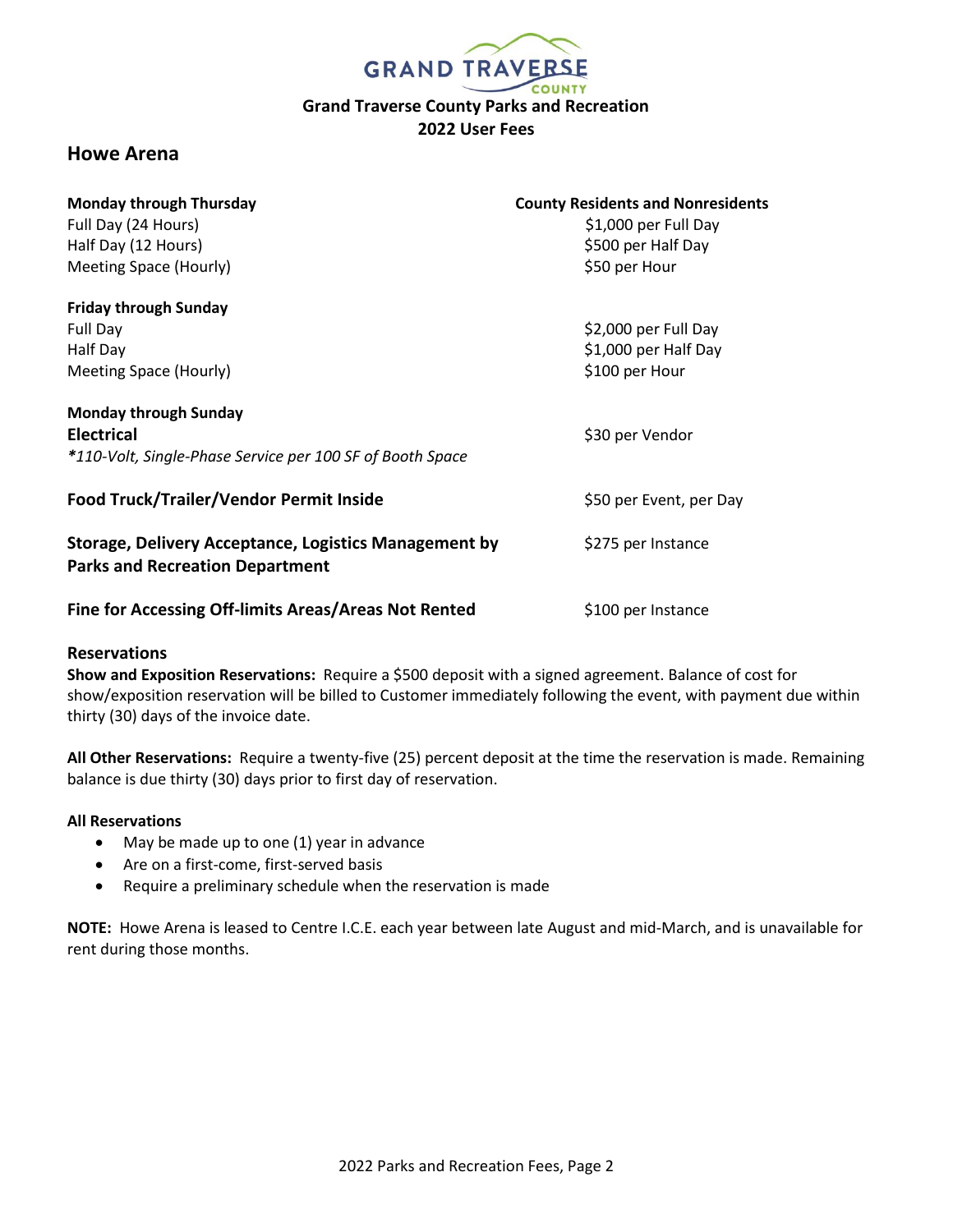| <b>GRAND TRAVERSE</b>                                                                                  |                        |                    |  |
|--------------------------------------------------------------------------------------------------------|------------------------|--------------------|--|
|                                                                                                        |                        |                    |  |
| <b>Grand Traverse County Parks and Recreation</b>                                                      |                        |                    |  |
| 2022 User Fees                                                                                         |                        |                    |  |
| <b>Civic Center Grounds</b>                                                                            |                        |                    |  |
| <b>Picnic Pavilion</b>                                                                                 | <b>County Resident</b> | <b>Nonresident</b> |  |
| 4-hour Reservation (Minimum)                                                                           | \$60 per 4 Hours       | \$80 per 4 Hours   |  |
| <b>Additional Time</b>                                                                                 | \$15 per Hour          | \$20 per Hour      |  |
| Amphitheater                                                                                           |                        |                    |  |
| Off Season Dates: October 1 to May 1                                                                   | <b>County Resident</b> | <b>Nonresident</b> |  |
| 4-hour Reservation (Minimum)                                                                           | \$40 per 4 Hours       | \$60 per 4 Hours   |  |
| <b>Additional Time</b>                                                                                 | \$10 per Hour          | \$15 per Hour      |  |
| May, August, and September*                                                                            |                        |                    |  |
| <b>Monday through Thursday</b>                                                                         | <b>County Resident</b> | <b>Nonresident</b> |  |
| 4-hour Reservation (Minimum)                                                                           | \$100 per 4 Hours      | \$140 per 4 Hours  |  |
| Full-day Rental (24 Hours)                                                                             | \$500                  | \$900              |  |
| Half-day Rental (12 Hours)                                                                             | \$250                  | \$450              |  |
| <b>Additional Hour(s)</b>                                                                              | \$25                   | \$30               |  |
| <b>Friday, Saturday and Sunday</b>                                                                     |                        |                    |  |
| 4-hour Reservation (Minimum)                                                                           | \$160 per 4 Hours      | \$200 per 4 Hours  |  |
| Full-day Rental (24 Hours)                                                                             | \$800                  | \$1,200            |  |
| Half-day Rental (12 Hours)                                                                             | \$400                  | \$600              |  |
| Additional Hour(s)                                                                                     | \$40                   | \$50               |  |
| *Amphitheater is unavailable for reservations during the months of June and July.                      |                        |                    |  |
| Tent Outdoors (Maximum Size: 20 by 40 Feet)                                                            | \$125 per Day          |                    |  |
| <b>Ballfield Advertising</b>                                                                           |                        |                    |  |
| Outfield Fence Banner (Maximum Size, 3 by 6 feet)                                                      | \$75 per Season        |                    |  |
| Scoreboard Signage (Maximum Size, 3 by 6 feet)                                                         | \$125 per Season       |                    |  |
| Food Truck/Trailer/Vendor Permit                                                                       |                        |                    |  |
| Daily                                                                                                  | \$30 per Day           |                    |  |
| Weekly                                                                                                 | \$100 per Week         |                    |  |
| Monthly                                                                                                | \$350 per Month        |                    |  |
| <b>Storage, Delivery Acceptance, Logistics Management by</b><br><b>Parks and Recreation Department</b> | \$275 per Instance     |                    |  |
| Fine for Accessing Off-limits Areas/Areas Not Rented                                                   | \$100 per Instance     |                    |  |
| Special Event fee (race, festival, etc.)                                                               | \$100 per Occurrence   |                    |  |
| Private outdoor fitness/wellness class                                                                 | \$30 per occurrence    |                    |  |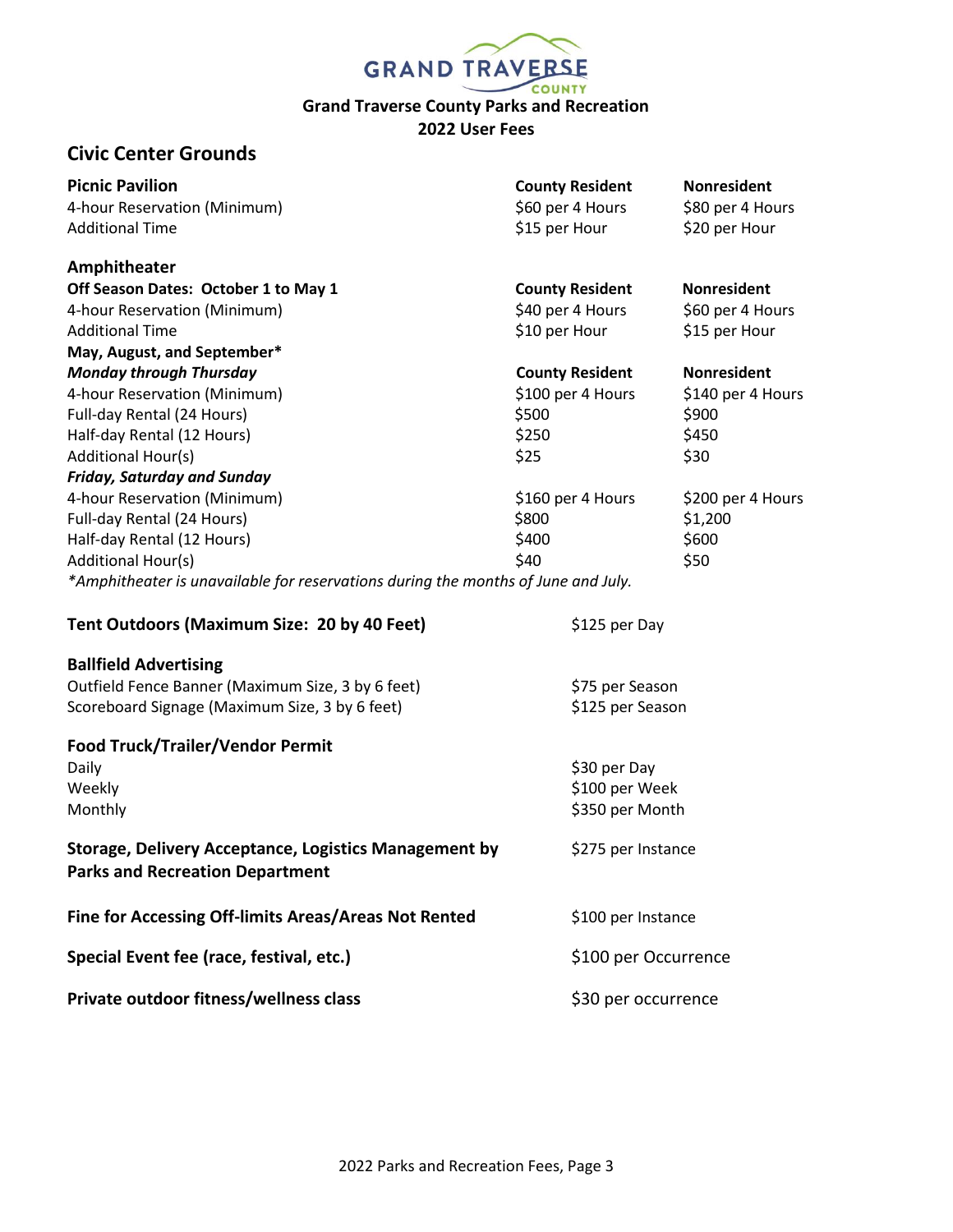

# **Civic Center Grounds (Continued)**

#### **All Reservations**

- Are required to pay a twenty-five (25) percent deposit when the reservation is placed with the remaining balance due thirty (30) days before the start of the reservation
- May be made up to one (1) year in advance
- Are on a first-come, first-served basis
- Require a preliminary schedule when the reservation is made

# **Civic Center Athletic Fields**

| <b>Monday through Friday</b>     | <b>County Resident</b>                   | <b>Nonresident</b> |
|----------------------------------|------------------------------------------|--------------------|
| Multipurpose Field (Field 1)     | \$20 per hour                            | \$30 per hour      |
| All Other Fields (Fields 2 to 8) | \$15 per hour                            | \$18 per hour      |
| <b>Saturday and Sunday</b>       | <b>County Resident</b>                   | <b>Nonresident</b> |
| Multi-purpose Field (Field 1)    | \$30 per hour                            | \$40 per hour      |
| All Other Fields (Fields 2 to 8) | \$12 per hour                            | \$15 per hour      |
| <b>Monday through Sunday</b>     | <b>County Residents and Nonresidents</b> |                    |
| Field Lights                     | \$32 per hour                            |                    |

Fine for Accessing Off-limits Areas/Areas Not Rented \$100 per instance

### **Reservations**

**County Residents:** GTCPR begins taking field reservations for leagues and tournaments organized by county residents at **8 a.m. on the Monday of the second full week of January**. A schedule and deposit for each tournament and league must be submitted individually, at the time of reservation.

**Nonresidents:** GTCPR begins taking field reservations for leagues and tournaments organized by out-of-county residents at **8 a.m. on the Tuesday of the third full week of January**. A schedule and deposit for each tournament and league must be submitted individually, at the time of reservation.

**What You Need to Know before Reserving:** Reservations are on a first-come, first-served basis; require a schedule; and require a deposit from Customer when reservation is made. There are different reservation requirements for leagues and tournaments than for all other reservations (refer to information below). There also are requirements and related Customer "deliverables" that apply to ALL reservations, as outlined in this policy. Please read this document carefully before making a reservation.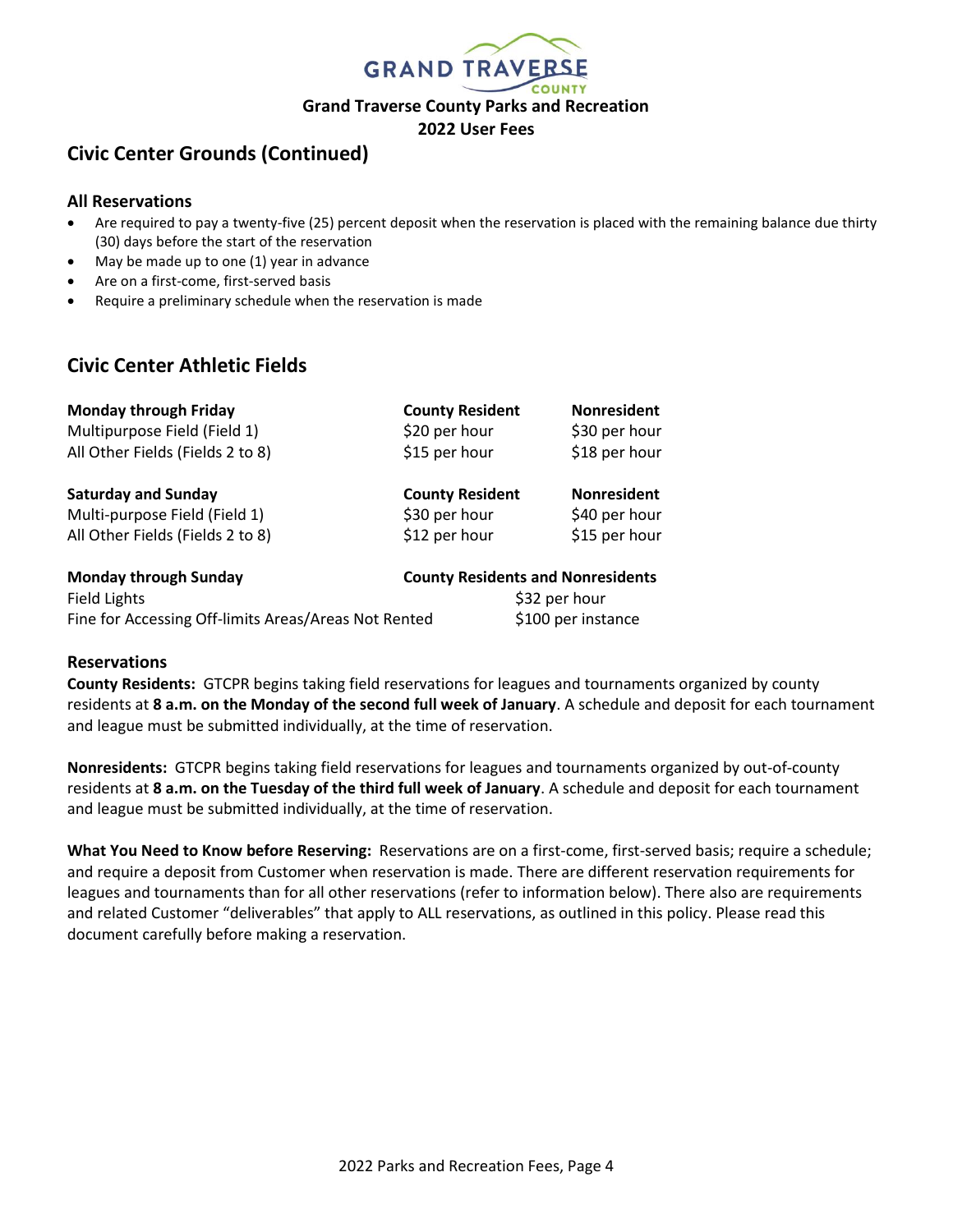

# **Medalie Park**

| <b>Picnic Pavilion</b>           | <b>County Resident</b>                   | <b>Nonresident</b> |
|----------------------------------|------------------------------------------|--------------------|
| 4-hour Reservation, Minimum      | \$60 per 4 Hours                         | \$80 per 4 Hours   |
| Additional                       | \$15 per Hour                            | \$20 per Hour      |
|                                  | <b>County Residents and Nonresidents</b> |                    |
| Food Truck/Trailer/Vendor Permit |                                          |                    |
| Daily                            |                                          | S30 per Dav        |

| Weekly<br>Monthly                                    | \$100 per Week<br>\$350 per Month |
|------------------------------------------------------|-----------------------------------|
| Fine for Accessing Off-limits Areas/Areas Not Rented | \$100 per Instance                |
| Special Event fee (race, festival, etc.)             | \$100 per Occurrence              |
| Private fitness/wellness class                       | \$30 per occurrence               |

### **Reservations**

All reservations require a twenty-five (25) percent deposit when the reservation is made. Remaining balance is due within thirty (30) days prior to reservation.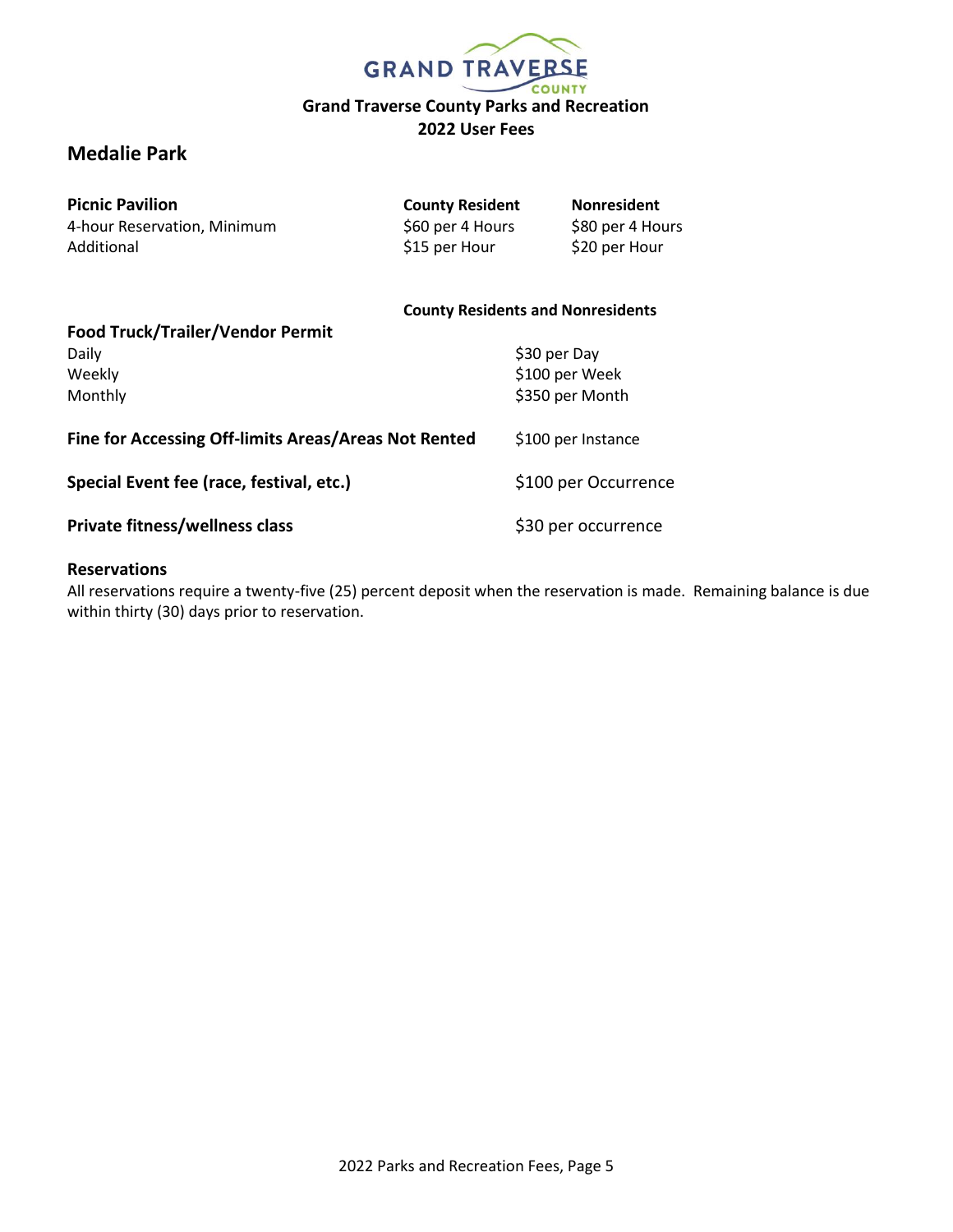

# **Twin Lakes Park**

| Gilbert Lodge (Includes Use of Kitchen and     |                        |                    |
|------------------------------------------------|------------------------|--------------------|
| Bride's Getting Ready Area)                    | <b>County Resident</b> | <b>Nonresident</b> |
| May through October/Monday through Thursday    |                        |                    |
| 4-hour Reservation, Minimum                    | \$270 per 4 Hours      | \$300 per 4 Hours  |
| <b>Additional Time</b>                         | \$68 per Hour          | \$75 per Hour      |
| May through October/Friday through Sunday      |                        |                    |
| 4-hour Reservation, Minimum                    | \$348 per 4 Hours      | \$400 per 4 Hours  |
| <b>Additional Time</b>                         | \$87 per Hour          | \$100 per Hour     |
| November through April/Monday through Thursday |                        |                    |
| 4-hour Reservation, Minimum                    | \$270 per 4 Hours      | \$300 per 4 Hours  |
| <b>Additional Time</b>                         | \$68 per Hour          | \$75 per Hour      |
| November through April/Friday through Sunday   |                        |                    |
| 4-hour Reservation, Minimum                    | \$296 per 4 Hours      | \$340 per 4 Hours  |
| <b>Additional Time</b>                         | \$74 per Hour          | \$85 per Hour      |

### **Recreational Programs in Gilbert Lodge**

|                                                                                                                     | <b>County Resident</b> | <b>Nonresident</b> |
|---------------------------------------------------------------------------------------------------------------------|------------------------|--------------------|
| May through October/Monday through Thursday                                                                         | \$25 per Hour          | \$30 per Hour      |
| * Classes must be scheduled between the hours of 8 a.m. and 4 p.m. For any class scheduled outside of those hours,  |                        |                    |
| the programmer will be required to pay the established fee.                                                         |                        |                    |
| **Recreation discount does not apply to single use reservations. Programmers with longer schedules (eight [8] weeks |                        |                    |
| or more) may apply for the ten percent recreational discount.                                                       |                        |                    |
| November through April/Monday through Friday                                                                        | \$20 per Hour          | \$25 per Hour      |
| * Classes must be scheduled between the hours of 8 a.m. and 7 p.m. For any class scheduled outside of those hours.  |                        |                    |

*\* Classes must be scheduled between the hours of 8 a.m. and 7 p.m. For any class scheduled outside of those hours, the programmer will be required to pay the established fee.* 

*\*\*Recreation discount does not apply to single use reservations. Programmers with longer schedules (eight [8] weeks or more) may apply for the recreational discount.*

| <b>Dormitory Meeting Room</b>               | <b>County Resident</b> | <b>Nonresident</b> |
|---------------------------------------------|------------------------|--------------------|
| May through October/Monday through Thursday |                        |                    |
| 4-hour Reservation, Minimum                 | \$192 per 4 Hours      | \$220 per 4 Hours  |
| <b>Additional Time</b>                      | \$48 per Hour          | \$55 per Hour      |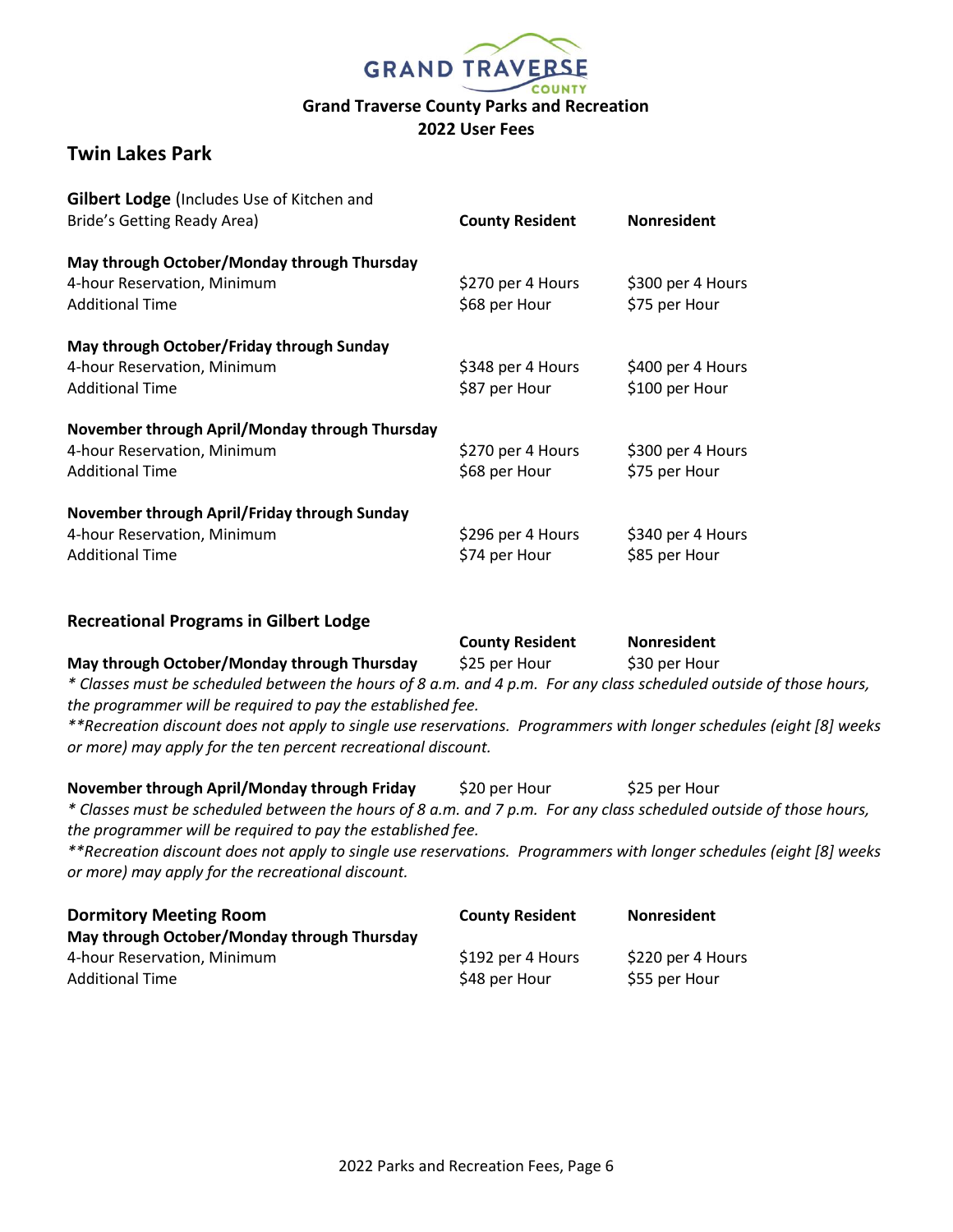

# **Twin Lakes Park (Continued)**

| May through October/Friday through Sunday                   |                   |                            |                                          |  |
|-------------------------------------------------------------|-------------------|----------------------------|------------------------------------------|--|
| 4-hour Reservation, Minimum                                 | \$232 per 4 Hours |                            | \$260 per 4 Hours                        |  |
| <b>Additional Time</b>                                      | \$58 per Hour     |                            | \$65 per Hour                            |  |
| November through April/Monday through Thursday              |                   |                            |                                          |  |
| 4-hour Reservation, Minimum                                 |                   | \$192 per 4 Hours          | \$220 per 4 Hours                        |  |
| <b>Additional Time</b>                                      | \$48 per Hour     |                            | \$55 per Hour                            |  |
| November through April/Friday through Sunday                |                   |                            |                                          |  |
| 4-hour Reservation, Minimum                                 |                   | \$212 per 4 Hours          | \$240 per 4 Hours                        |  |
| <b>Additional Time</b>                                      | \$53 per Hour     |                            | \$60 per Hour                            |  |
| Dormitory: Overnight Lodging (Includes Meeting Room)        |                   |                            | <b>County Residents and Nonresidents</b> |  |
| Full Dormitory (61 to 110 Persons)                          |                   | \$20 per Person, per Night |                                          |  |
| Half Dormitory (30 to 60 Persons)                           |                   | \$26 per Person, per Night |                                          |  |
| <b>Cleaning Cost</b>                                        |                   | \$35 per Day               |                                          |  |
| <b>Dormitory: Overnight Lodging (Excludes Meeting Room)</b> |                   |                            | <b>County Residents and Nonresidents</b> |  |
| Half Dormitory (10 to 30 Persons)                           |                   | \$30 per Person, per Night |                                          |  |
| <b>Cleaning Cost</b>                                        |                   | \$35 per Day               |                                          |  |
| <b>Picnic Pavilion</b>                                      |                   | <b>County Resident</b>     | <b>Nonresident</b>                       |  |
| May through October/Monday through Thursday                 |                   |                            |                                          |  |
| 4-hour Reservation, Minimum                                 |                   | \$108 per 4 Hours          | \$120 per 4 Hours                        |  |
| <b>Additional Time</b>                                      | \$27 per Hour     |                            | \$30 per Hour                            |  |
| May through October/Friday through Sunday                   |                   |                            |                                          |  |
| 4-hour Reservation, Minimum                                 |                   | \$176 per 4 Hours          | \$192 per 4 Hours                        |  |
| <b>Additional Time</b>                                      | \$44 per Hour     |                            | \$48 per Hour                            |  |
| November through April/Monday through Thursday              |                   |                            |                                          |  |
| 4-hour Reservation, Minimum                                 |                   | \$88 per 4 Hours           | \$100 per 4 Hours                        |  |
| <b>Additional Time</b>                                      | \$22 per Hour     |                            | \$25 per Hour                            |  |
| November through April/Friday through Sunday                |                   |                            |                                          |  |
| 4-hour Reservation, Minimum                                 |                   | \$100 per 4 Hours          | \$120 per 4 Hours                        |  |
| <b>Additional Time</b>                                      | \$25 per Hour     |                            | \$30 per Hour                            |  |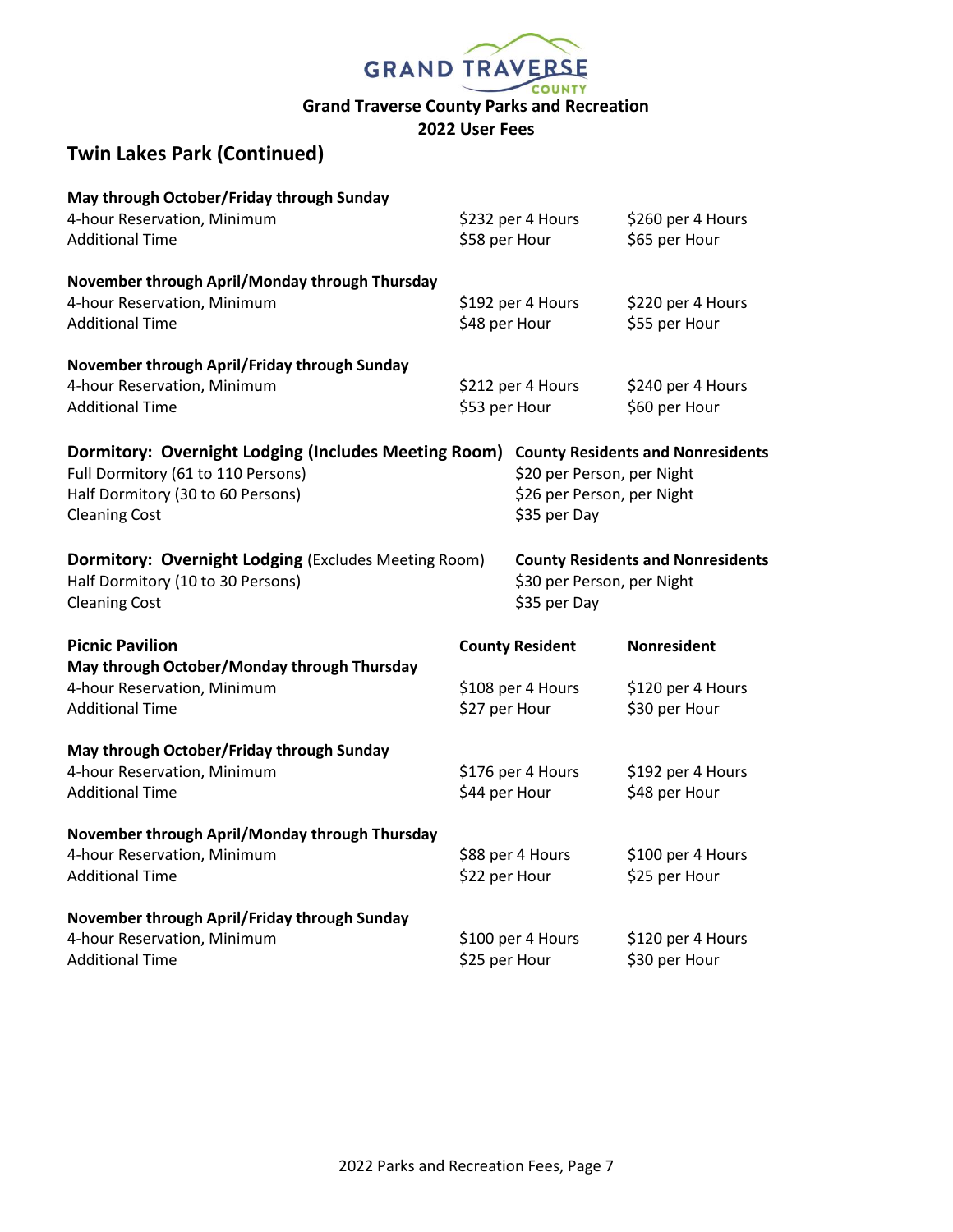

# **Twin Lakes Park (Continued)**

| <b>Cabin: Overnight Lodging (Queen Bed)</b>                                            | <b>County Resident</b>                   | <b>Nonresident</b>  |
|----------------------------------------------------------------------------------------|------------------------------------------|---------------------|
| Check in at 3 p.m.; check out at 12 p.m. (noon)                                        |                                          |                     |
| Weekend Rental (Minimum of two nights, Friday to Sunday)                               | \$360 (per weekend)                      | \$420 (per weekend) |
| Weekday Rental (Minimum of Two Nights)                                                 | \$100 (per night)                        | \$125 (per night)   |
| Weekly (Seven Days) Rental                                                             | \$700 (per week)                         | \$805 (per week)    |
| *Cabin is available May to October                                                     |                                          |                     |
|                                                                                        | <b>County Residents and Nonresidents</b> |                     |
| Evening Use of Fire Pit (Small groups only)                                            | \$25 per instance (two [2] hours)        |                     |
| *Wood is provided when available. Please check with staff before making a reservation. |                                          |                     |
|                                                                                        |                                          |                     |
| <b>Multipurpose Field</b>                                                              | \$20 per hour                            |                     |
|                                                                                        |                                          |                     |
| Special Event fee (race, festival, etc.)                                               | \$100 per Occurrence                     |                     |
|                                                                                        |                                          |                     |
| Private fitness/wellness class                                                         | \$30 per occurrence                      |                     |
|                                                                                        |                                          |                     |
| Staff Labor*                                                                           | \$32 per hour                            |                     |
|                                                                                        |                                          |                     |
| <b>Cleaning Fee</b>                                                                    | \$35 per instance                        |                     |
|                                                                                        |                                          |                     |
| Storage, Delivery Acceptance, Logistics Management by \$275 per instance               |                                          |                     |
| <b>Parks and Recreation Staff</b>                                                      |                                          |                     |
|                                                                                        |                                          |                     |
| Fine for Accessing Off-limits Areas/Areas Not Rented                                   | \$100 per instance                       |                     |
|                                                                                        |                                          |                     |

*\*Higher risk events might require County staff onsite for the duration of the reservation.* 

**All reservations require a twenty-five (25) percent deposit** when the reservation is made. The remaining balance is due thirty (30) days prior to the first date of the reservation.

**Reservations that have been approved to serve alcohol** at Twin Lakes Park are required to pay a reimbursable damage deposit equal to half of the total rental cost, or \$500 if the cost is over \$1,000. Deposit is due thirty (30) prior to the first date of the reservation, and may be reimbursed if there are no damages as a result of the event.